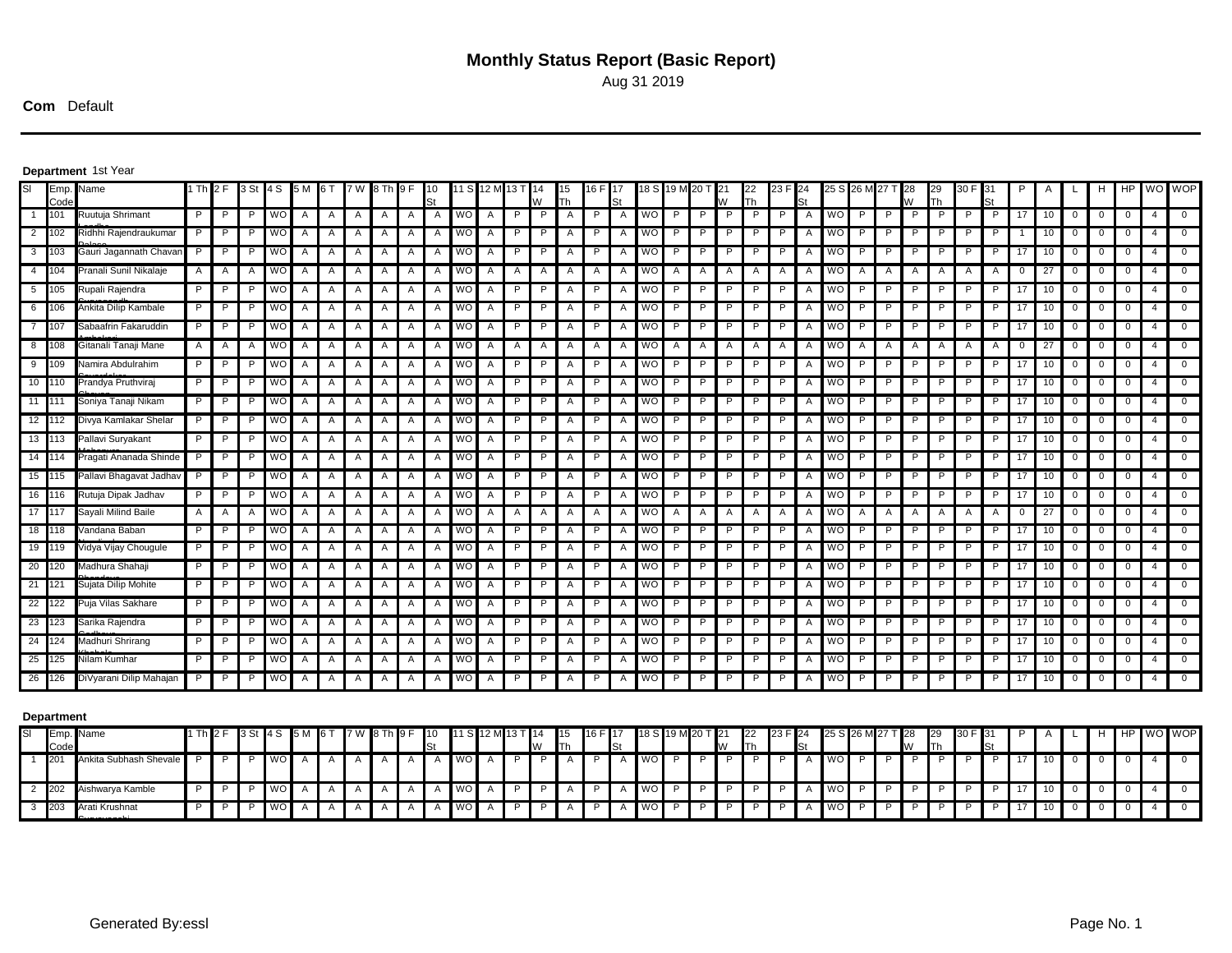## **Monthly Status Report (Basic Report)**

Aug 31 2019

**Com** Default

| 4 204          | Dhanashri Dilip                       |   |           |  |  |  |    |  |  |  |  |  |  |  |  |  |  |     |    |  |                |  |
|----------------|---------------------------------------|---|-----------|--|--|--|----|--|--|--|--|--|--|--|--|--|--|-----|----|--|----------------|--|
| 5 205          | Dhanashri Panduurang<br>$\sim$ $\sim$ |   |           |  |  |  |    |  |  |  |  |  |  |  |  |  |  |     |    |  |                |  |
| 6 206          | Dhanashri Ramchandra                  |   |           |  |  |  |    |  |  |  |  |  |  |  |  |  |  |     |    |  |                |  |
| 207            | Maya Dasharath Kengar                 |   |           |  |  |  |    |  |  |  |  |  |  |  |  |  |  |     |    |  |                |  |
| 8 208          | Nalini Ramdsas                        |   |           |  |  |  |    |  |  |  |  |  |  |  |  |  |  |     |    |  |                |  |
| 9 209          | Pournima Suresh                       |   |           |  |  |  | w٥ |  |  |  |  |  |  |  |  |  |  |     |    |  |                |  |
| 10 210         | Priyanka Nitin Pawar                  |   |           |  |  |  |    |  |  |  |  |  |  |  |  |  |  |     |    |  | $\overline{4}$ |  |
| $11 \quad 21'$ | Rutuja Bajarang                       |   |           |  |  |  |    |  |  |  |  |  |  |  |  |  |  |     |    |  |                |  |
| 12 212         | Shubhangi Jayanat                     |   |           |  |  |  |    |  |  |  |  |  |  |  |  |  |  |     |    |  |                |  |
| 13 213         | Shubhangi Manik Kadam                 |   |           |  |  |  |    |  |  |  |  |  |  |  |  |  |  |     | 27 |  | $\overline{a}$ |  |
| 14 214         | Vaishnavi Sanjay jadhav               | D | <b>WC</b> |  |  |  | w٥ |  |  |  |  |  |  |  |  |  |  | -17 | 10 |  | $\overline{4}$ |  |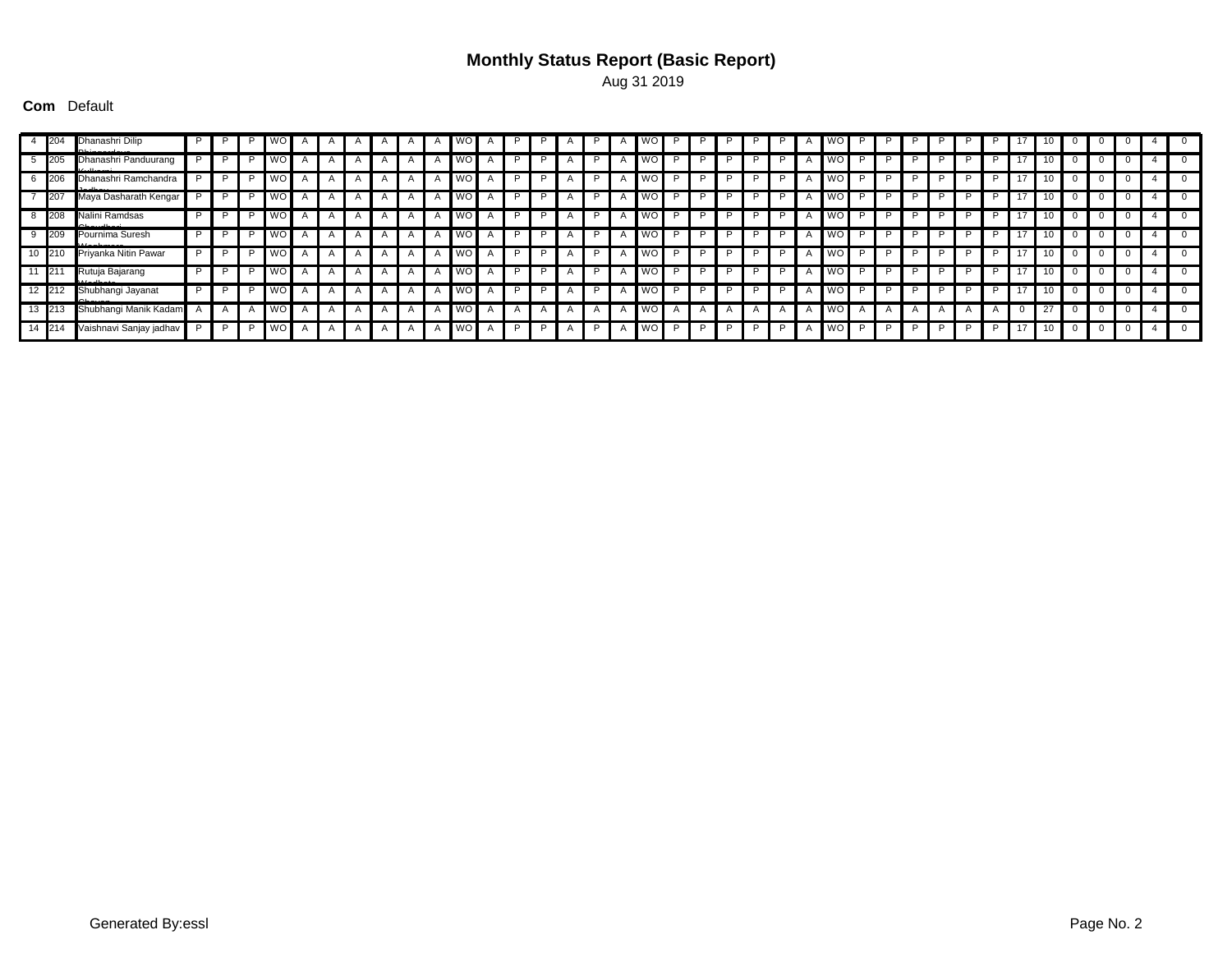÷,